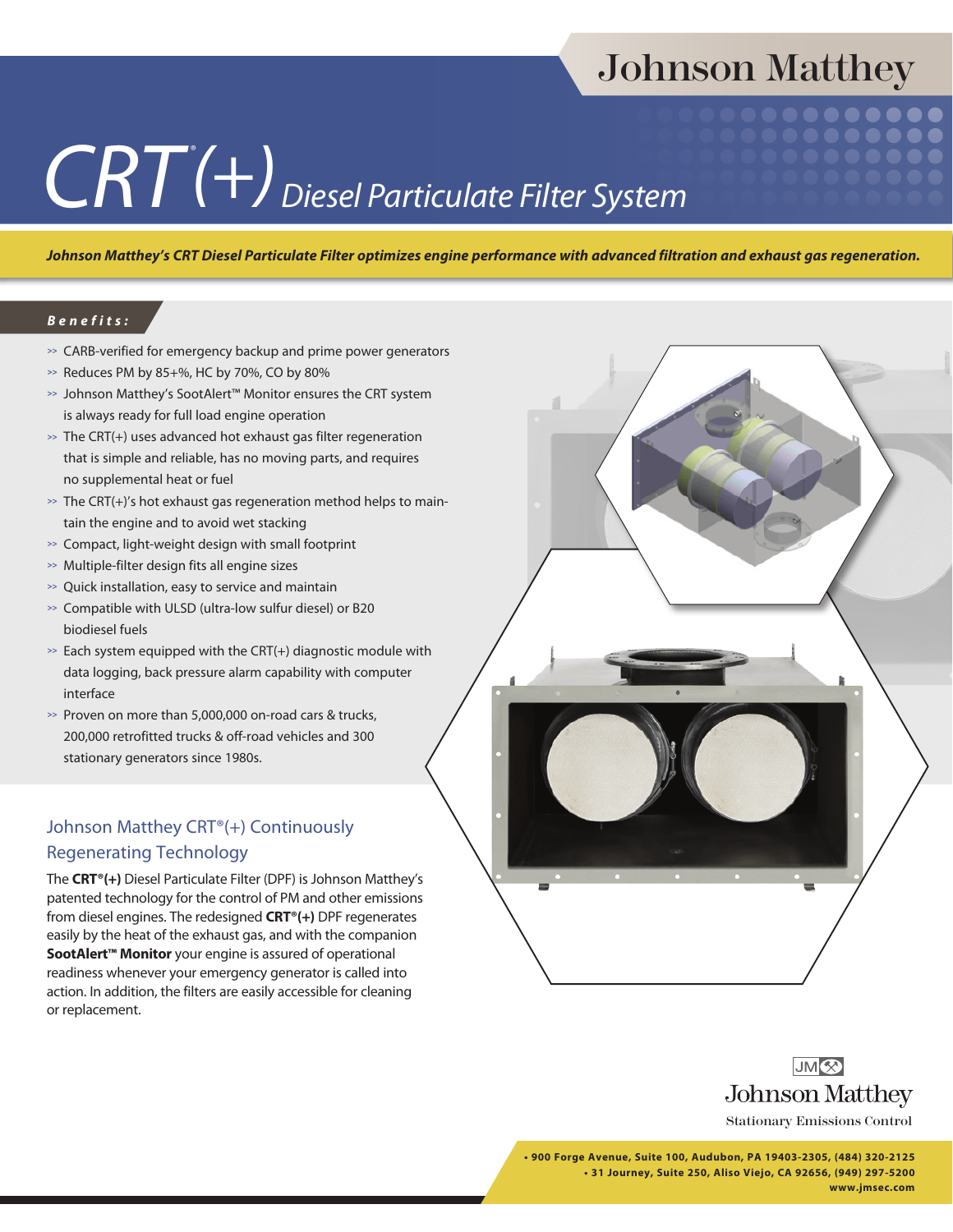## Johnson Matthey

# $CRT$ <sup><sup>(+)</sup> Diesel Particulate Filter System</sup>

*Johnson Matthey's CRT Diesel Particulate Filter optimizes engine performance with advanced filtration and exhaust gas regeneration.*

The **CRT(+)** DPF has been verified by the California Air Resources Board (CARB) for application to all stationary diesel engines used for generating power, including:

- **>>** Emergency back-up power
- **>>** Prime power
- **>>** Demand response power

This advanced passive regenerating DPF system not only reduces PM by 85+%; it also reduces HCs by 70% and CO by 80% and meets the 2009 CARB  $NO<sub>2</sub>$  limit of 20%.

#### Engineering Innovation Makes the CRT(+) DPF System Unique, Superior

With its low-profile design, the Johnson Matthey **CRT(+)** DPF is engineered for optimum efficiency and effectiveness. It is compact; easy to install; can accommodate multiple filters and the low height of the unit allows easier installation and access.

While other filter systems may require a catalyst coated filter or an external heating source, Johnson Matthey's **CRT(+)** DPF employs a DOC (Diesel Oxidation Catalyst) that is close-coupled to a non-catalyzed ceramic wall-flow soot filter. This allows for maximum catalyst and filter performance. The DOC converts NO into  $NO<sub>2</sub>$ . The  $NO<sub>2</sub>$  then combusts the soot that is collected on the filter to regenerate the filter.

#### Compatible with All Typical Diesel Exhaust Temperatures

The operating temperature of the Johnson Matthey **CRT(+)** DPF is compatible with typical diesel exhaust temperatures, so no supplemental heat is required. The **CRT(+)** DPF employs passive regeneration to keep the filter clean during engine operation. By contrast, active-regeneration DPF's systems require an an external heat source such as a a fuel burner or electricity.





#### Value of Johnson Matthey SootAlert<sup>™</sup> Monitor

Each time you run your engine, Johnson Matthey's unique SootAlert Monitor checks the time, pressure, and temperature of the CRT system, and shows you a Green Light when the filter is clean, a Yellow Light when it has begun to accumulate soot, and a Red Light indicating that it is time to regenerate the CRT Filters.

Johnson Matthey's CRT System is sized for each engine application to allow for a minimum of 24 consecutive cold starts before filter regeneration is necessary (30 minutes per cold start) and 150 cold starts before cleaning ash from the filter is necessary. This means that an engine can be run once a month for a half-hour at idle or minimal load and not need to be regenerated for two years.

Regenerating the filters is easy—just run the engine under the recommended load until the Soot Alert light turns from Red to Green, and the CRT system is good for another 24 Cold Starts. This method also conforms to most engine manufacturers' recommendations to run the engine under load periodically to maintain the engine and to avoid wet stacking.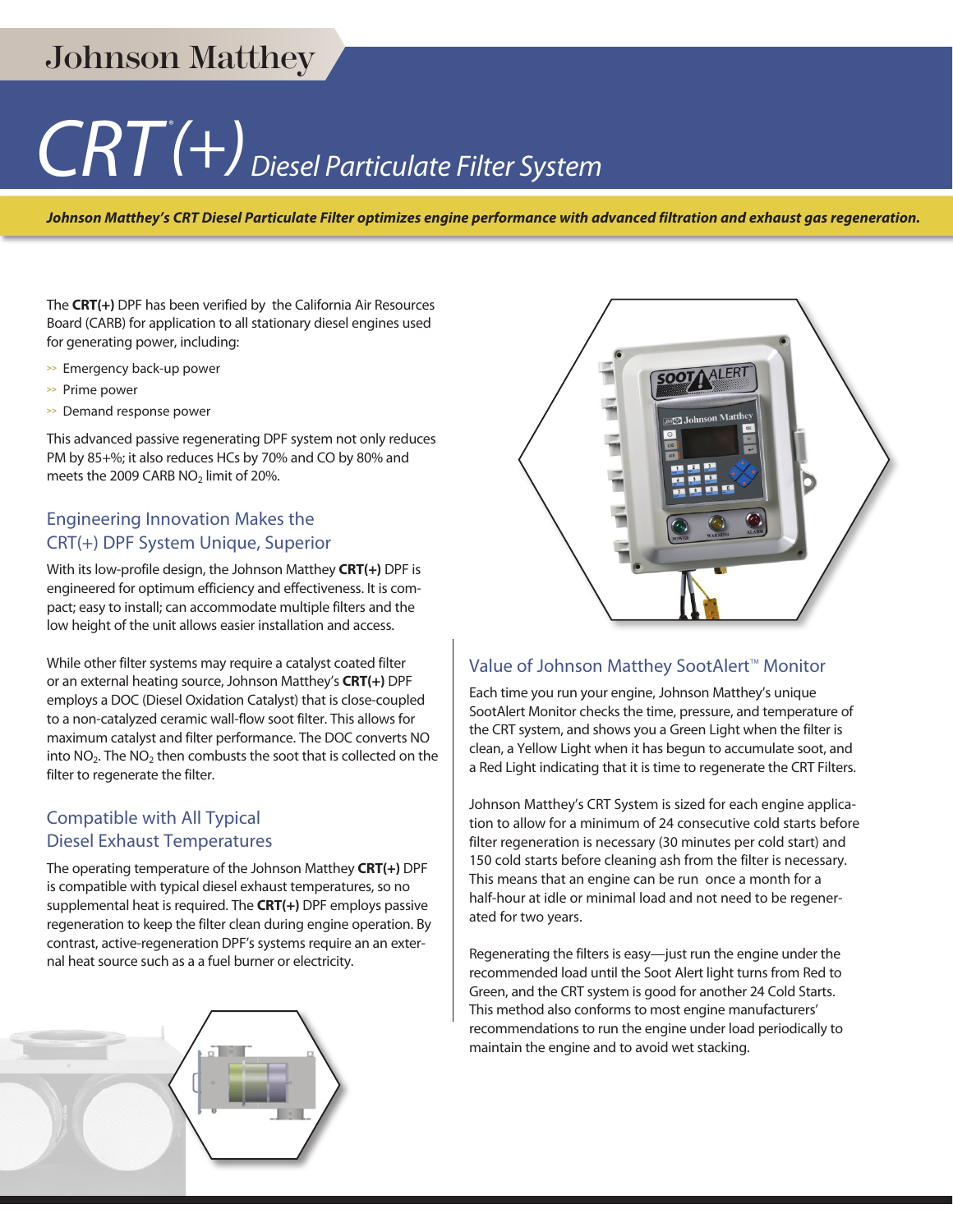

# $CRT^*(+)$  Diesel Particulate Filter System

#### Key Attributes for Johnson Matthey's Passive CRT(+) DPF System

| <b>Product Design</b>                                                                                       | Diesel Oxidation Catalyst (DOC) plus wall-flow ceramic filter                                                                                                                                       |
|-------------------------------------------------------------------------------------------------------------|-----------------------------------------------------------------------------------------------------------------------------------------------------------------------------------------------------|
| <b>Filter Regeneration Technology</b>                                                                       | $\gg$ NO is converted to NO <sub>2</sub> over the DOC<br>$\gg$ NO <sub>2</sub> combusts the soot, regenerating the filter                                                                           |
| <b>Heat Source for Regeneration</b>                                                                         | Engine exhaust                                                                                                                                                                                      |
| <b>Converts CO, HC and HAPs</b>                                                                             | Yes                                                                                                                                                                                                 |
| Regeneration method matches Engine OEM recommended<br>maintenance and helps to avoid wet stacking of engine | Yes                                                                                                                                                                                                 |
| <b>Regeneration Frequency</b>                                                                               | Annual                                                                                                                                                                                              |
| <b>Proven Technology and In-Use Durability</b>                                                              | In-use since the 1980s<br>$\gg$ 5 million installed on on-road cars and trucks<br>$\gg$ 200,000 installed on retrofitted trucks and off-road equipment<br>>> 300 installed on stationary generators |
| <b>Product Weight and Size</b>                                                                              | Lightweight, compact, small footprint, silencing built-in                                                                                                                                           |
| <b>Assured Filter Readiness for Operation</b>                                                               | SootAlert <sup>TM</sup> monitor assures that the CRT+<br>System is always ready for operation                                                                                                       |
| Maintenance                                                                                                 | Simple, no moving parts                                                                                                                                                                             |
| <b>External Heat Source Required</b>                                                                        | <b>No</b>                                                                                                                                                                                           |
| <b>Dedicated Power Source Required</b>                                                                      | <b>No</b>                                                                                                                                                                                           |
| Total Cost of Ownership over 10 years,<br>including purchase price and fuel                                 | Lowest                                                                                                                                                                                              |



Stationary Emissions Control

**• 900 Forge Avenue, Suite 100, Audubon, PA 19403-2305, (484) 320-2125 • 31 Journey, Suite 250, Aliso Viejo, CA 92656, (949) 297-5200 www.jmsec.com**